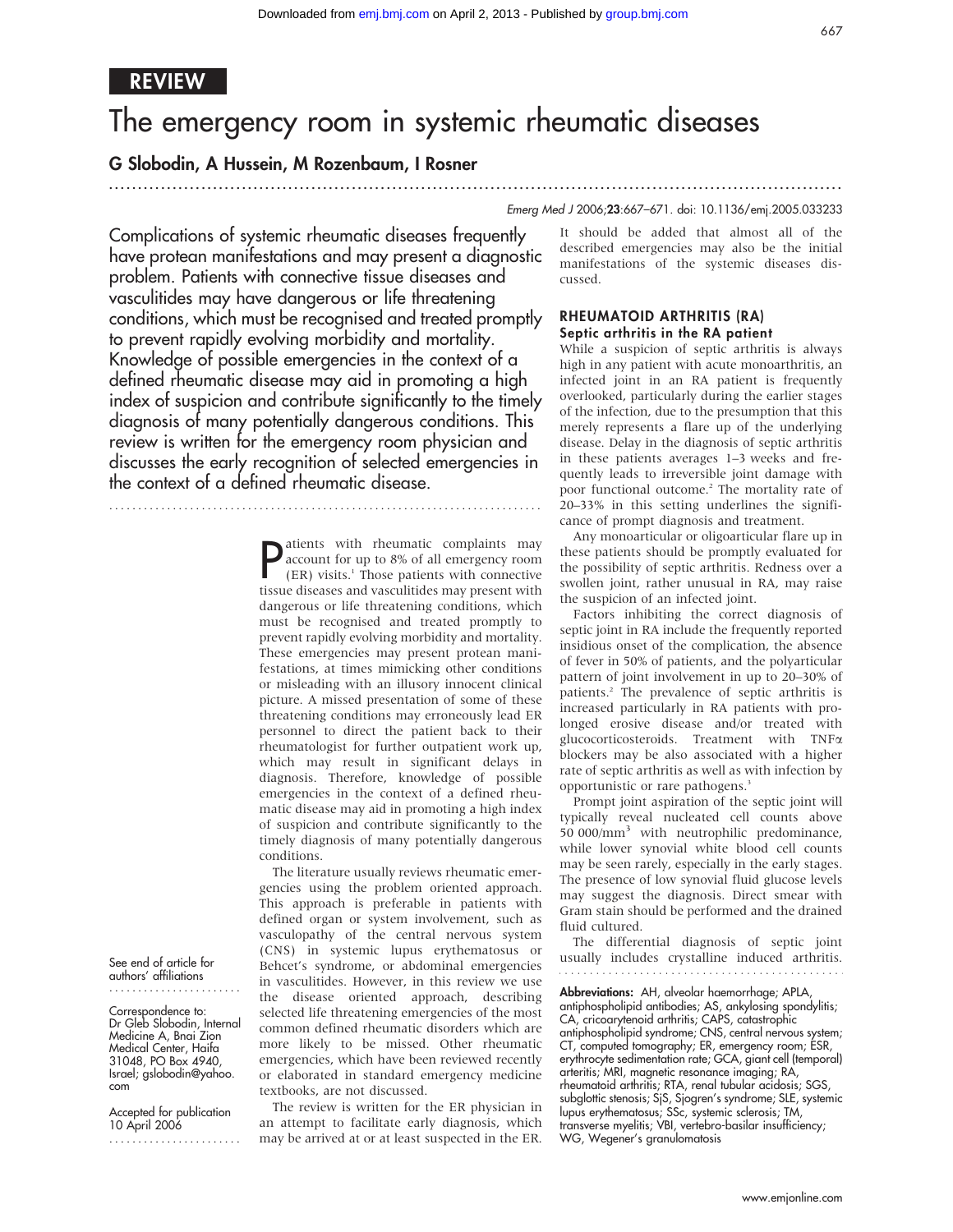

Figure 1 Lateral radiographs of the cervical spine during extension (A) and flexion (B) of the patient's neck. Severe atlantoaxial subluxation becomes evident in the flexed position where the distance (arrows) between the posterior surface of the anterior arch of the atlas and the anterior surface of the odontoid process widens to more than the normal  $\leq$  3 mm. (C) X ray of the cervical spine of the same patient after surgical stabilisation.

Though infrequently reported in the literature, both gout and pseudogout are regularly seen in clinical practice in RA patients, so examination of the synovial fluid for crystals is essential. ''Pseudoseptic arthritis'' of RA is another condition mimicking an infected joint. The clinical presentation of pseudoseptic arthritis is indistinguishable from septic arthritis; however, negative cultures and the short (24–48 h) course of the flare up which resolves without antibiotics differentiate between the two entities.

Any RA patient with suspected infectious arthritis should be hospitalised for appropriate investigations, follow up, and treatment.

# Instability of the cervical spine (fig 1A–C)

Cervical spine radiological involvement is a frequent finding in RA patients,<sup>4</sup> with atlantoaxial subluxations particularly dangerous because of the risk of cervical myelopathy. Atlantoaxial subluxations appear typically in patients with erosive seropositive long-standing RA, with a forward dislocation being the most common (occurring in 43% of patients with RA of mean duration of 12 years<sup>5</sup>) and a vertical dislocation being the most ominous.

The first clinical signs raising suspicion of an unstable cervical spine may include new occipital pain and tingling of the fingers. The neurological examination may be difficult and sometimes unrewarding due to severe joint deformities, muscle wasting, and entrapment neuropathies secondary to RA. Sensory disturbances in the extremities are major pointers to a spinal cord lesion. The diagnosis is easy in most cases if the index of suspicion is high. Both forward and vertical dislocations of the atlantoaxial joint can be seen on a lateral radiograph of the upper cervical spine in maximal active anterior flexion.<sup>6</sup> As a word of caution, when examining RA patients in general, it may be unwise to passively flex their cervical spine maximally, as C1–C2 subluxation may be initially clinically silent. This may be especially important to remember after trauma such as falls or vehicular accidents. Sudden death has been reported in patients with RA and atlantoaxial subluxation.<sup>7</sup>

Computed tomography and, especially, magnetic resonance imaging (MRI) are useful whenever plain radiographs leave any doubt about the diagnosis. Most patients with atlantoaxial dislocation associated with myelopathy will benefit from surgical treatment stabilising the cervical spine.<sup>8</sup>

# Cricoarytenoid arthritis (CA)

Involvement of the cricoarytenoid joint has been reported in up to 30% of RA patients, $9$  but in most this involvement is probably asymptomatic. Clinical signs of CA involvement frequently appear secondary to laryngeal manipulation or infection and include hoarseness, sensation of a foreign body, fullness, or tension in the throat, and inspiratory stridor.<sup>10</sup> Concomitant wheezing may lead to a mistaken diagnosis of asthma or bronchitis. Laryngoscopy, showing oedema, reduced vocal cord motility, and arytenoid cartilage asymmetry, and computed tomography (CT) imaging have both been used for the diagnosis of CA. In the non-emergency setting, treatment with systemic or locally injected glucocorticosteroids is usually effective. In patients with acute airway compromise intubation may be difficult and traumatic, requiring tracheostomy.<sup>10</sup>

# ANKYLOSING SPONDYLITIS (AS) Spinal fractures

The pathologically rigid spine of AS patients gradually becomes osteoporotic and is thus increasingly vulnerable to fracture. It has been calculated that up to 14% of AS patients will experience a vertebral fractures during their lifetime.<sup>11</sup> Neurological complications are frequent and about two thirds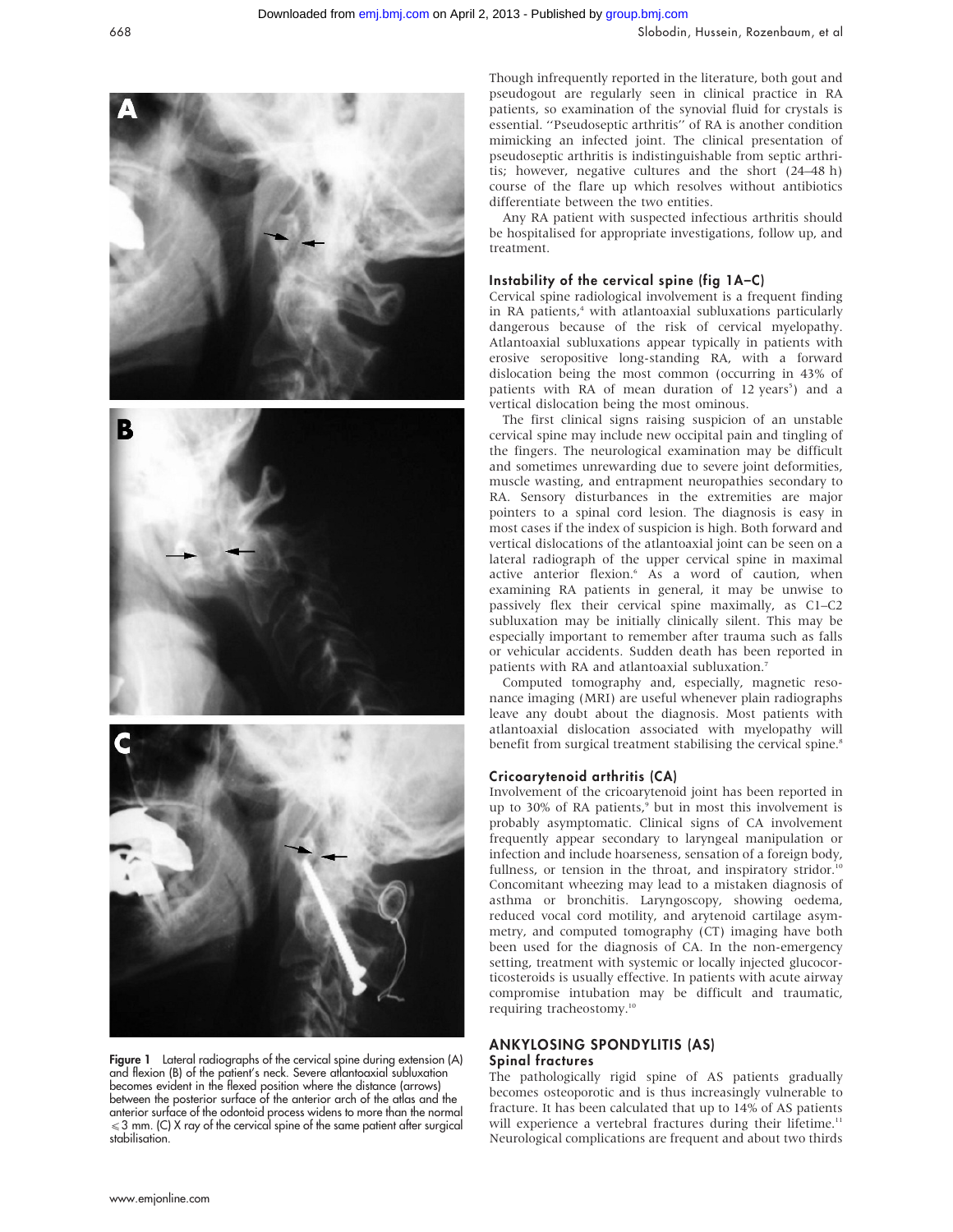of these patients may not completely recover neurologically.12 The most common manifestation of spinal fracture is pain, usually localised, which is aggravated on movement and thus different from the inflammatory pain of AS. The localised bleeding and oedema associated with the fracture may create a mass effect with presentations of acute radiculopathy and myelopathy. Early diagnosis, confirmed by appropriate imaging studies, should lead to urgent immobilisation and surgical fixation in patients with vertebral instability or bracing in patients with stable fractures.

Factors associated with a higher likelihood of missed diagnosis include the absence of major spinal trauma in more than 50% of AS patients with vertebral fracture<sup>12</sup> and failure of standard imaging to detect a fracture, usually of the low cervical spine, due to non-displacement of these fractures and their small size when only syndesmophytes are involved.13 The differential diagnosis includes aseptic spondylodiscitis of AS.14

### Atlantoaxial subluxation

Patients with longstanding AS may develop instability of the cervical spine due to atlantoaxial subluxation with resulting myelopathy, similar to that of RA.15

# SYSTEMIC SCLEROSIS (SSc)

### Renal crisis

Scleroderma renal crisis is associated with approximately 20% mortality with an additional 20% of patients remaining on chronic dialysis treatment after the crisis has resolved.16 This complication usually develops in patients with early (during the first 4 years after diagnosis) diffuse scleroderma and has a vascular non-inflammatory nature. Glucocorticosteroids have been implicated in precipitating renal crisis.17 In its classic form, when an SSc patient presents with headache, malignant hypertension, high serum creatinine, and evidence of microangiopathic anaemia with thrombocytopenia, the diagnosis of renal crisis is straightforward. It should be remembered, however, that approximately 10% of these patients do not develop major hypertension. In these cases progressive fatigue may be a leading complaint and the diagnosis suspected with the finding of raised serum creatinine and/or microangiopathic haemolytic anaemia on peripheral blood smear.<sup>18</sup> Angiotensin converting enzyme inhibitors, even in the presence of progressive renal dysfunction and dialysis, are the cornerstones of the treatment of scleroderma renal crisis.

#### SYSTEMIC LUPUS ERYTHEMATOSUS (SLE) Alveolar haemorrhage (AH)

AH is a rare but grave complication of SLE with mortality of up to 70–90%.<sup>19</sup> The cause of AH in SLE is capillaritis, which is pathogenetically similar to lupus microangiopathy of the kidney and related to the deposition of immune complexes.<sup>20</sup> The most frequent clinical features on presentation are dyspnea with pulmonary infiltrates (100%) and high fever (82%), while haemoptysis may be seen only in half of these critically ill patients.<sup>21</sup> The differential diagnosis includes infectious pneumonia and acute lupus pneumonitis. In the absence of haemoptysis, dropping red cell indices in the presence of a dense pulmonary infiltrate and concomitant progressive glomerulonephritis (in approximately 75% of patients) are frequent pointers to the sometimes difficult appreciation of  $\overrightarrow{AH}$  in  $\overrightarrow{SLE}^{22}$  The diagnosis in equivocal cases may have to be confirmed by bronchoscopy with broncho-alveolar lavage, revealing haemosiderin laden or pigment laden macrophages and negative bacterial and fungal cultures.<sup>22</sup> Early treatment with high dose glucocorticosteroids, cyclophosphamide, and/or plasmapheresis may be critical to patient survival.

#### Transverse myelitis (TM)

TM is a devastating neuroinflammatory disorder affecting approximately 2% of patients with SLE.<sup>23</sup> SLE associated TM can be caused by CNS vasculitis or result from arterial thrombosis, related in some cases to antiphospholipid antibodies (APLA).<sup>24</sup> If not recognised and treated promptly, TM may lead to irreversible paraplegia. This rapidly progressive disorder usually presents with weakness, paraesthesias, or neuropathic pain in the lower extremities, often associated with back pain and bladder dysfunction. Sensory loss, usually at the mid-thoracic level, may be found in most but not all SLE patients with TM.<sup>25</sup> A high level of suspicion is needed to correctly interpret the diffuse TM related complaints of SLE patients, particularly those with concurrent fibromyalgia syndrome or back/radicular pain.<sup>26</sup> Examination by an experienced neurologist may be critical to the diagnosis of TM in these patients. When TM is suspected, MRI should be carried as soon as possible for the characteristic finding in TM of increased signal intensity and atrophy of the spinal cord. On the other hand, a normal MRI picture may be seen occasionally in patients with the characteristic clinical picture of TM.25 Cerebrospinal fluid showing pleocytosis or increased IgG index may be used to confirm the inflammatory pathogenesis of TM in patients with SLE related vasculitis of the CNS. The presence of APLA may point to a thrombotic pathogenesis of TM in some cases.

#### Catastrophic antiphospholipid syndrome (CAPS)

SLE patients as well as patients with primary antiphospholipid syndrome may develop CAPS, which is an extreme variant of the antiphospholipid syndrome with predominant occlusion of small vessels, mainly affecting parenchymal organs.<sup>27</sup> The most common known trigger of CAPS is infection, with trauma, surgery, oral contraceptives, neoplasia, and warfarin withdrawal also reported. In almost half of the cases no obvious precipitating factors have been identified.<sup>27</sup> Mortality is approximately 50%, and diagnosis may be difficult because of the wide spectrum of potential manifestations of CAPS. Seventy per cent of patients present with **renal dysfunction**, 66% with pulmonary complications (ARDS and pulmonary emboli being the most frequent), and 60% with **cerebral symptoms** (infarcts, seizures, venous occlusions). Other frequent thrombotic manifestations include myocardial infarction and skin necrosis.<sup>28</sup> Livedo reticularis is an important finding on physical examination, pointing to the potential diagnosis. Thrombocytopenia persists in more than 60% of patients and is another significant diagnostic feature of CAPS. The differential diagnosis includes thrombotic thrombocytopenic purpura, marantic endocarditis with multiple embolic events, SLE vasculitis, and heparin induced thrombocytopenia-thrombosis syndrome.<sup>27</sup> High serum levels of APLA are characteristic of CAPS. Immediate treatment should include intravenous heparin and high dose glucocorticosteroids, with intravenous immunoglobulins and plasma exchange being the second line therapies.<sup>27</sup>

#### Pericardial tamponade

Signs and symptoms of pericarditis in SLE patients are typical of those of pericarditis in general.<sup>29</sup> Cardiac tamponade is a rare event and usually presents with progressive dyspnea. Pericardial involvement occurs predominantly in patients with widespread active SLE and manifests as fatigue, Raynaud's phenomenon, joint pains, and low serum levels of complement factors C3 and C4.30 A low threshold for the referral of SLE patients with chest pain and/or dyspnea already in the ER to echocardiography may contribute to early diagnosis and successful treatment. The association of large pericardial effusions with active nephritis, Libman-Sacks endocarditis, and myocardial dysfunction was recently reported in SLE patients.<sup>30</sup>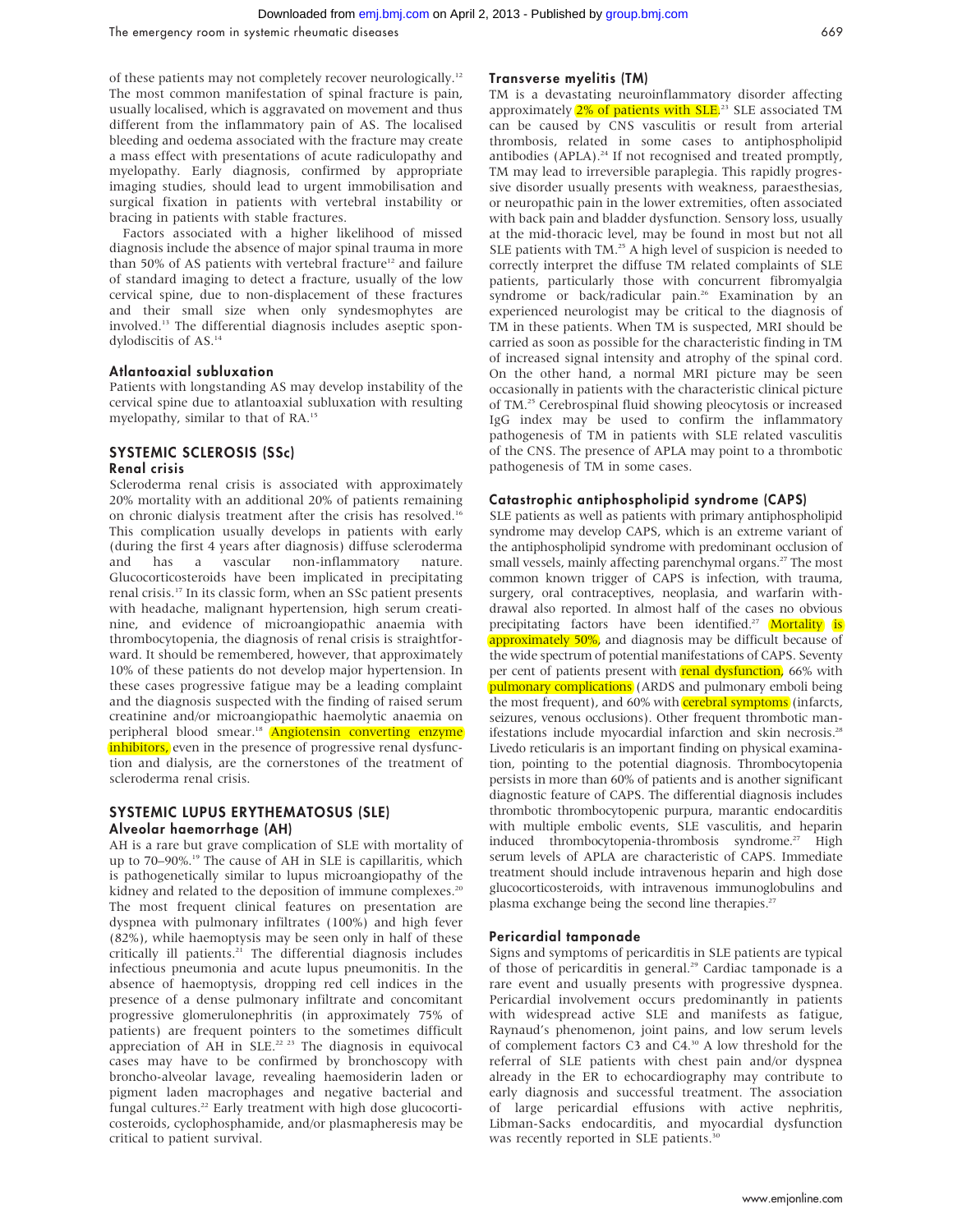# SJOGREN'S SYNDROME (SjS)

### Hypokalaemic paralysis

Distal renal tubular acidosis (RTA) occurs in approximately 30% of patients with primary SjS. Asymptomatic in most patients, RTA may lead to symptomatic hypokalaemia in others. Hypokalaemic paralysis leading to quadriparesis and, rarely, to respiratory arrest has been repeatedly reported in SjS and should always be considered in a patient with SjS presenting to the ER with unusual weakness.<sup>31</sup> <sup>32</sup> Low serum potassium levels along with hyperchloraemic metabolic acidosis and abnormally acidified urine may be diagnostic. Immediate treatment consists of vigorous potassium replacement and intensive monitoring and support.

### GIANT CELL (TEMPORAL) ARTERITIS (GCA) Loss of vision

Visual loss is the most feared complication of GCA. If it occurs, it is irreversible in most patients and may even worsen during the first days following initiation of treatment with high dose glucocorticosteroids.<sup>33</sup> The presence of other ischaemic complications related to GCA, elevated thrombocyte count, and visual hallucinations have been thought to predict the development of irreversible blindness in these patients. Of interest, a lower erythrocyte sedimentation rate (ESR) independently predicted a higher risk of visual loss in GCA patients.34–37 Possibly, an ESR that was only mildly elevated failed to alert to the probability of GCA in these patients and dissuaded the attending physicians from initiation of steroids. Immediate administration of glucocorticosteroids in a patient with a clinical picture of GCA is best to prevent permanent visual loss. Optimally, these patients should be hospitalised for a biopsy of the temporal artery, which may be safely performed after a few days of treatment with glucocorticosteroids.

# Vertebro-basilar insufficiency (VBI)

GCA is known to affect the extracranial part of the vertebral arteries in 75–100% of patients and frequently causes neurological deficits in the vertebro-basilar circulation territory.38 When a part of the classic presentation of GCA with headache, jaw claudication, scalp hypersensitivity, polymyalgia syndrome, and elevated ESR, the signs of VBI are easily attributable to the disease. However, the diagnosis of GCA may be significantly delayed in the elderly patient presenting with gait disturbance, dizziness or vertigo, vomiting, and sometimes slurred speech, if the classic symptoms of the disease are not apparent. Treated GCA patients may also relapse during tapering of glucocorticosteroids with only progressive



Figure 2 CT angiograph showing aortic wall thickening (arrows) of the aortic arch, compatible with aortitis, in a 67 year old patient complaining of recurrent bouts of upper chest and back pain, in whom ESR was elevated at 68 mm/h.

neurological deficit, even if the first presentation of GCA had had a full blown systemic character (unpublished personal data). Untreated GCA in these patients may progress to bilateral vertebral artery occlusion, a condition with 75% mortality.<sup>38</sup> Thus, ESR as a screening test for active GCA should be promptly performed in all known GCA patients presenting with a new neurological symptom or any elderly patient with possible VBI, particularly when accompanied by headache or fever. Conventional or MR angiography may differentiate GCA involvement of the vertebral arteries from an atherosclerotic process via the different localisation of narrowings.<sup>38</sup> As in classic GCA with temporal arteritis, immediate high dose glucocorticosteroid treatment should be administered to patients with symptomatic GCA involvement of the vertebral arteries.

# Aortitis (fig 2)

GCA may be associated with a large artery complication in up to 27% of patients, with aortic aneurysms, ruptures, and dissections, aortic valve incompetence, and aortic arch syndrome reported.<sup>39</sup> Aneurysms of the ascending thoracic aorta occurred 17 times more often in patients with GCA than in a control group, while abdominal aortic aneurysms were 2.5 times more frequent.<sup>40</sup> Aortic pain may be an early sign of the catastrophic event and its timely recognition is of primary importance. Best known is the pain of acute thoracic aorta dissection, which is classically described as of abrupt onset, anterior chest or posterior suprascapular in location with downwards radiation, searing or tearing in character, and pulsating, sometimes with an odd sensation in the legs. Sometimes partial aortic tears or an evolving aortic dissection may masquerade as angina pectoris or atypical chest or upper back pain, with only a high level of suspicion leading to timely diagnosis in these patients. Echocardiography may be an effective means of evaluation when disease of an ascending aorta is suspected. CT or MRI is usually required for imaging of the descendent thoracic and abdominal aorta when the clinical presentation suggests such involvement.<sup>41</sup>

### WEGENER'S GRANULOMATOSIS (WG) Subglottic stenosis (SGS)

SGS occurs in approximately 20% of patients with WG.42 It can manifest with hoarseness, cough, dyspnea, and/or stridor. Airway obstruction results not only from the subglottic lesion itself but also from tracheobronchial secretions, trapped at the level of stenosis. Initial diagnosis may be easily confused with respiratory symptoms from coexistent pulmonary disease, and the stridor may be misdiagnosed as the wheeze of bronchial asthma.<sup>43</sup> All patients in whom SGS is being considered should be immediately evaluated by laryngoscopy. Close monitoring for signs of acute airway compromise is essential, with tracheostomy performed promptly when indicated. It should be mentioned that the SGS in WG is not necessarily reflective of overall disease activity and is frequently resistant to systemic immunosuppressive therapy, with fibrosis reported despite aggressive treatment.<sup>42 43</sup> Intratracheal dilatation with intralesional injections of glucocorticosteroids may be an effective means of treating SGS.42

#### Authors' affiliations .....................

G Slobodin, Department of Internal Medicine A, Bnai Zion Medical Center and Bruce Rappaport Faculty of Medicine, Technion, Haifa, Israel A Hussein, Department of Emergency Medicine, Bnai Zion Medical Center and Bruce Rappaport Faculty of Medicine, Technion, Haifa, Israel M Rozenbaum, I Rosner, Department of Rheumatology, Bnai Zion Medical Center and Bruce Rappaport Faculty of Medicine, Technion, Haifa, Israel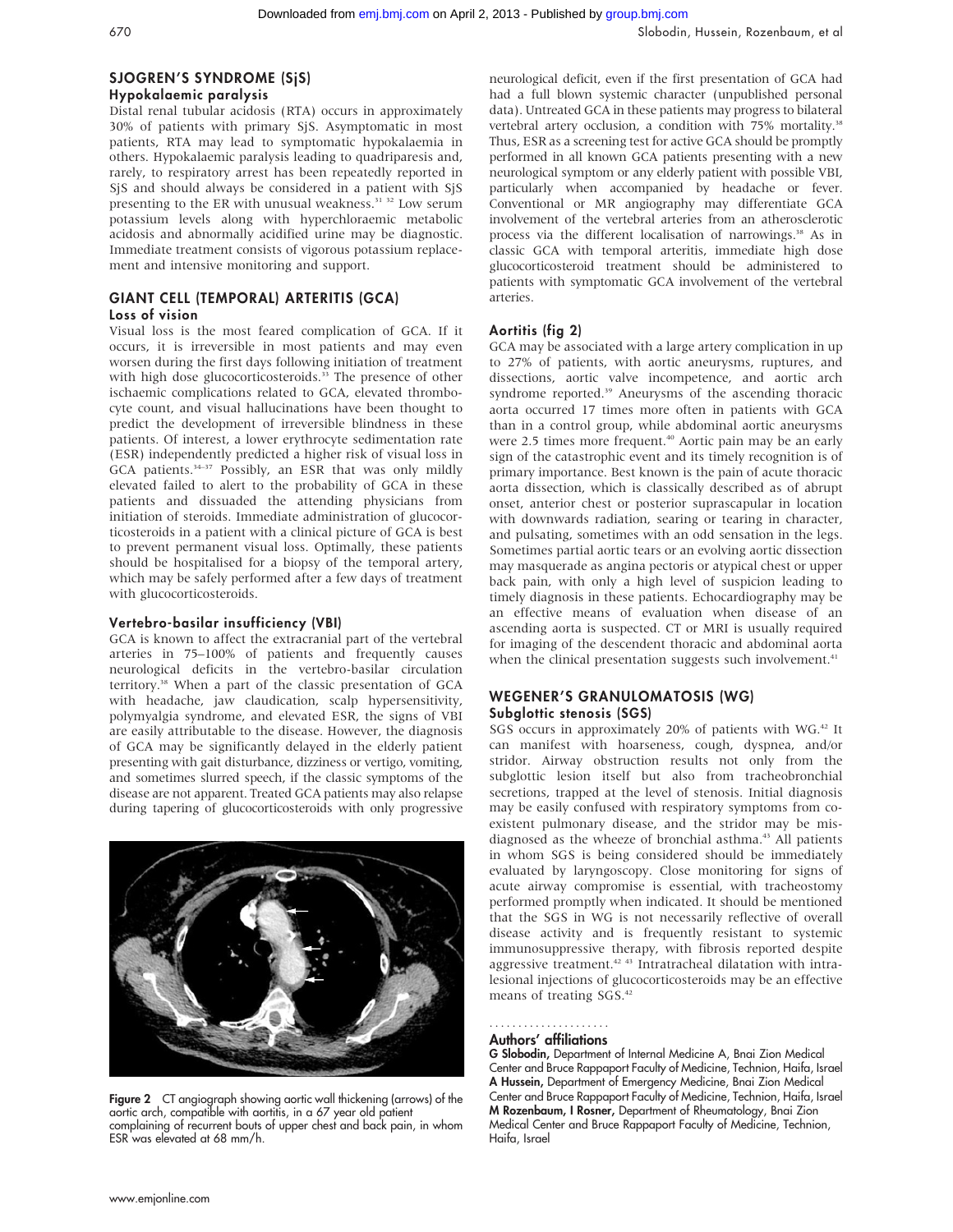#### Downloaded from [emj.bmj.com](http://emj.bmj.com/) on April 2, 2013 - Published by [group.bmj.com](http://group.bmj.com/)

The emergency room in systemic rheumatic diseases 671

#### **REFERENCES**

- 1 Schlosser G, Doell D, Osterland CK. An analysis of rheumatology cases presenting to the emergency room of a teaching hospital. J Rheumatol  $1988;15:356-8.$
- 2 Nolla JM, Gomez-Vaquero C, Fiter J, et al. Pyarthrosis in patients with rheumatoid arthritis: a detailed analysis of 10 cases and literature review. Semin Arthritis Rheum 2000;30:121–6.
- 3 Olivieri I, Padula A, Armignacco L, et al. Septic arthritis caused by Moraxella catarrhalis associated with infliximab treatment in a patient with undifferentiated spondarthritis. Ann Rheum Dis 2004;63:105–6.
- 4 Zikou AK, Alamanos Y, Argyropoulou MI, et al. Radiological cervical spine involvement in patients with rheumatoid arthritis: a cross sectional study. J Rheumatol 2005;32:801–6.
- 5 Babic-Naglic D, Potocki K, Curkovic B. Clinical and radiological features of atlantoaxial joints in rheumatoid arthritis. Z Rheumatol 1999;58:196–200.
- 
- 6 **Cats A**. Instability of the cervical spine. In: Klippel JH, Dieppe PA, eds.<br>Rheumatology. 2nd edn. London: Mosby, 1998:5.16.4–5.<br>**7 Mikulowski P**, Wollheim FA, Rotmil P, et al. Sudden death in rheumatoid<br>arthritis with
- cervical lesions caused by rheumatoid arthritis. Spine 2003;28:1581–7.
- 9 Papadimitraki ED, Kyrmizakis DE, Kritikos I, et al. Ear-nose-throat manifestations of autoimmune rheumatic diseases. Clin Exp Rheumatol 2004;22:485–94.
- 10 Kolman J, Morris I. Cricoarytenoid arthritis: a cause of acute upper airway obstruction in rheumatoid arthritis. Can J Anaesth 2002;49:729–32.
- 11 Feldtkeller E, Vosse D, Geusens P, et al. Prevalence and annual incidence of vertebral fractures in patients with ankylosing spondylitis. Rheumatol Int 2006;26(3):234–9.
- 12 Vosse D, Feldtkeller E, Erlendsson J, et al. Clinical vertebral fractures in patients with ankylosing spondylitis. J Rheumatol 2004;31:1981-5.
- 13 Harrop JS, Sharan A, Anderson G, et al. Failure of standard imaging to detect a cervical fracture in a patient with ankylosing spondylitis. Spine 2005;30:E417–9.
- 14 Langlois S, Cedoz JP, Lohse A, et al. Aseptic discitis in patients with ankylosing spondylitis: a retrospective study of 14 cases. Joint Bone Spine 2005;72:248-53.
- 15 Ramos-Remus C, Gomesh-Vargas A, Hernandez-Chavez A, et al. Two year followup of anterior and vertical atlantoaxial subluxation in ankylosing spondylitis. J Rheumatol 1997;24:507-10.
- 16 Steen VD, Medsger TA Jr. Long-term outcomes of scleroderma renal crisis. Ann Intern Med 2000;133:600–3.
- 17 Steen VD, Medsger TA Jr. Case-control study of corticosteroids and other drugs that either precipitate or protect from the development of scleroderma renal crisis. Arthritis Rheum 1998;41:1613–9.
- 18 Steen VD. Scleroderma renal crisis. In: Klippel JH, Dieppe PA, eds. Rheumatology. 2nd edn. London: Mosby, 1998:7.12.9–10.
- 19 Paran D, Fireman E, Elkayam O. Pulmonary disease in systemic lupus erythematosus and the antiphospholipid syndrome. Autoimmun Rev  $2004.3.70 - 5$
- 20 Hughson MD, He Z, Henegar J, et al. Alveolar hemorrhage and renal microangiopathy in systemic lupus erythematosus. Arch Pathol Lab Med 2001:**125**:475–83.
- 21 Santos-Ocampo AS, Mandell BF, Fessler BJ. Alveolar hemorrhage in systemic lupus erythematosus: presentation and management. Chest 2000;118:1083–90.
- 22 Badsha H, Teh CL, Kong KO, et al. Pulmonary hemorrhage in systemic lupus erythematosus. Semin Arthritis Rheum 2004;33:414–21.
- 23 Borchers AT, Aoki CA, Naguwa SM, et al. Neuropsychiatric features of systemic lupus erythematosus. Autoimmun Rev 2005;4:329–44.
- 24 Kerr DA, Ayetey H. Immunopathogenesis of acute transverse myelitis. Curr Opin Neurol 2002;15:339–47.
- 25 Kovacs B, Lafferty TL, Brent LH, et al. Transverse myelopathy in systemic lupus erythematosus: an analysis of 14 cases and review of the literature. Ann Rheum Dis 2000;59:120-4.
- 26 Hammerstedt HS, Eldow JA, Cusick S. Emergency department presentations of transverse myelitis: two case reports. Ann Emerg Med 2005;46:256–9.
- 27 Asherson RA. The catastrophic antiphospholipid (Asherson's) syndrome in 2004 – a review. Autoimmun Rev 2005;4:48–54.
- 28 Cervera R, Font J, Gomez-Puerta JA, et al. Validation of the preliminary criteria for the classification of catastrophic antiphospholipid syndrome. A*nn*<br>Rheum Dis 2005;**64**:1205–9.
- 29 Moder KG, Miller TD, Tazelaar HD. Cardiac involvement in systemis lupus erythematosus. Mayo Clin Proc 1999;74:275–84.
- 30 Weich HS, Burgess LJ, Reuter H, et al. Large pericardial effusions due to systemic lupus erythematosus: a report of eight cases. Lupus 2005;14:450–7.
- 31 Taylor I, Parsons M. Hypokalemic paralysis revealing Sjogren's syndrome J Clin Neurosci 2004;11:319–21.
- 32 Soy M, Pamuk ON, Gerenli M, et al. A primary Sjogren's syndrome patient with distal renal tubular acidosis, who presented with symptoms of hypokalemic periodic paralysis: report of a case study and review of the literature. Rheumatol Int 2005;26(1):86–9.
- 33 Danesh-Meyer H, Savino PJ, Gamble GG. Poor prognosis of visual outcome after visual loss from giant cell arteritis. Ophthalmology 2005;112:1098–103.
- 34 Gonzales-Gay MA, Garcia-Porrua C, Llorca J, et al. Visual manifestations of giant cell arteritis. Trends and clinical spectrum in 161 patients. *Medicine*<br>2000;**79**:283–92.
- 35 Liozon E, Herrmann F, Ly K, et al. Risk factors for visual loss in giant cell (temporal) arteritis: a prospective study of 174 patients. Am J Med 2001;111:211–17.
- 36 Nesher G, Nesher R, Rozenman Y, et al. Visual hallucinations in giant cell
- arteritis: association with visual loss. *J Rheumatol* 2001;**28**:2046–8.<br>37 **Salvarani C**, Cimino L, Macchioni P, et al. Risk factors for visual loss in an<br>Italian population-based cohort of patients with giant cell arteri Rheum 2005;53:293–7.
- 38 Ruegg S, Engelter S, Jeanneret C, et al. Bilateral vertebral artery occlusion resulting from giant cell arteritis. Report of 3 cases and review of the literature. Medicine 2003;82:1–12.
- 39 Nuenninghoff DM, Hunder GG, Christianson TJ, et al. Incidence and predictors of large-artery complication (aortic aneurysm, aortic dissection, and/or large-artery stenosis) in patients with giant cell arteritis: a populationbased study over 50 years. Arthritis Rheum 2003;48:3522–31.
- 40 Evans JM, O'Fallon WM, Hunder GG. Increased incidence of aortic aneurysm and dissection in giant cell (temporal) arteritis. A population-based study. Ann Intern Med 1995;122:502-7.
- Slobodin G, Naschitz JE, Zuckerman E, et al. Aortic involvement in rheumatic diseases. Clin Exp Rheumatol (in press).
- 42 Langford CA, Sneller MC, Hallahan CW, et al. Clinical features and therapeutic management of subglottic stenosis in patients with Wegener's<br>granulomatosis. Arthritis Rheum 1996;**39**:1754–60.
- 43 Alaani A, Hogg RP, Drake Lee AB. Wegener's granulomatosis and subglottic stenosis: management of the airway. J Laryngol Otol 2004;118:786–90.